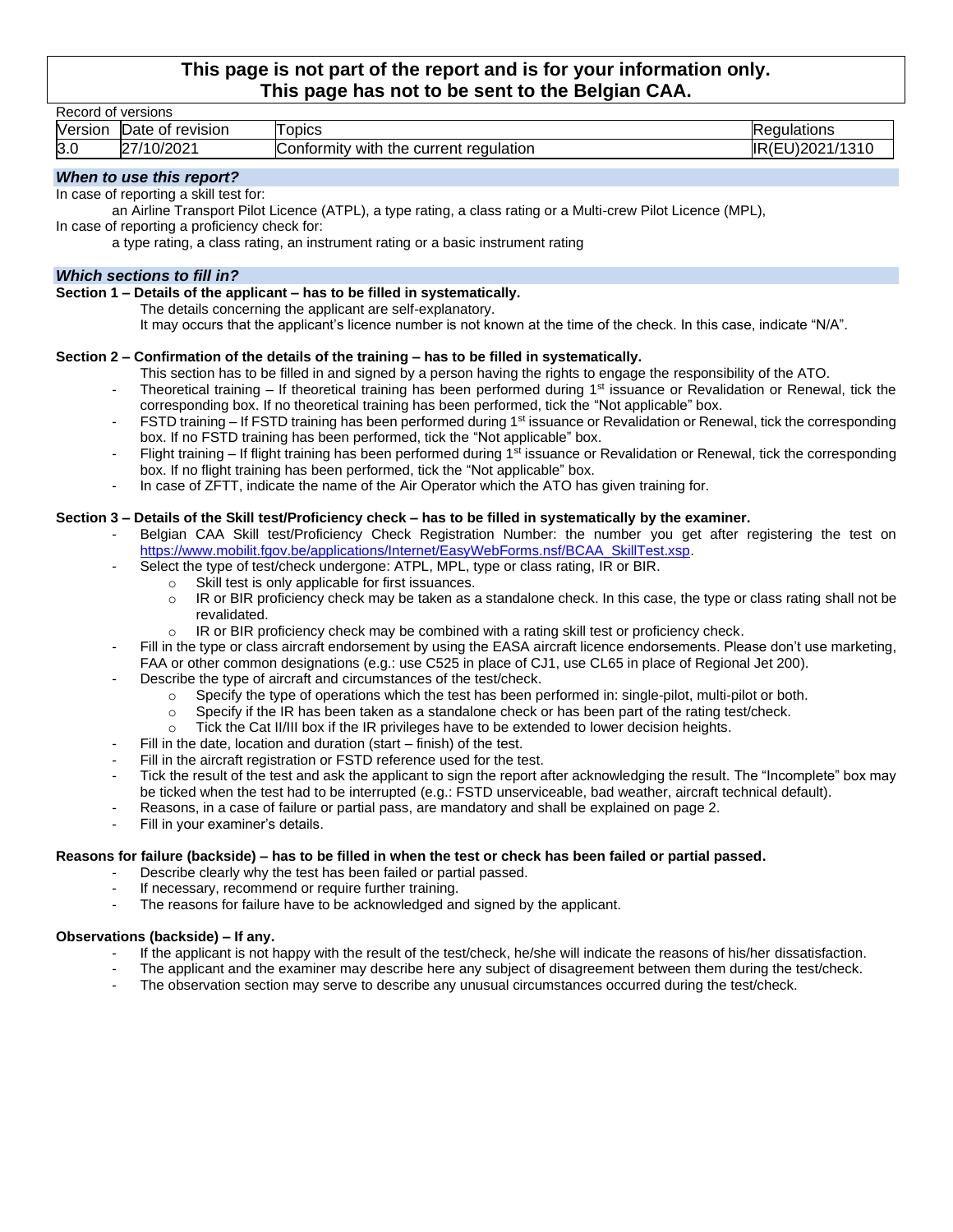

Г

**Training, skill test and proficiency check for MPL, ATPL, type and class ratings, and proficiency checks for IRs and BIRs**

| Applicant's details<br>1                                                                                                                                                                                                                                                                                                                                                                                                                                  |                                                                                                                     |  |  |  |  |
|-----------------------------------------------------------------------------------------------------------------------------------------------------------------------------------------------------------------------------------------------------------------------------------------------------------------------------------------------------------------------------------------------------------------------------------------------------------|---------------------------------------------------------------------------------------------------------------------|--|--|--|--|
| Name(s)                                                                                                                                                                                                                                                                                                                                                                                                                                                   |                                                                                                                     |  |  |  |  |
| First name(s)                                                                                                                                                                                                                                                                                                                                                                                                                                             |                                                                                                                     |  |  |  |  |
| Belgian CAA Licence Number (if available) BE.FCL.                                                                                                                                                                                                                                                                                                                                                                                                         |                                                                                                                     |  |  |  |  |
| Confirmation of the details of the training (if any)<br>$\overline{2}$                                                                                                                                                                                                                                                                                                                                                                                    |                                                                                                                     |  |  |  |  |
|                                                                                                                                                                                                                                                                                                                                                                                                                                                           | Theoretical training $1st$ Issuance $\Box$<br>Revalidation/Renewal<br>Not applicable $\Box$                         |  |  |  |  |
|                                                                                                                                                                                                                                                                                                                                                                                                                                                           | FSTD training $1^{st}$ Issuance $\Box$<br>Revalidation/Renewal<br>Not applicable $\Box$                             |  |  |  |  |
|                                                                                                                                                                                                                                                                                                                                                                                                                                                           |                                                                                                                     |  |  |  |  |
| Flight training<br>performed and succeeded                                                                                                                                                                                                                                                                                                                                                                                                                | $1^{st}$ Issuance $\Box$ Revalidation/Renewal $\Box$<br>Not applicable $\Box$<br>FSTD (ZFTT)                        |  |  |  |  |
| In case of ZFTT, specify the Air Operator                                                                                                                                                                                                                                                                                                                                                                                                                 | which the ATO has given training for <b>contained and contained and properties</b> which the ATO has given training |  |  |  |  |
| For the ATO (Name of Organisation)                                                                                                                                                                                                                                                                                                                                                                                                                        |                                                                                                                     |  |  |  |  |
|                                                                                                                                                                                                                                                                                                                                                                                                                                                           |                                                                                                                     |  |  |  |  |
| Signature                                                                                                                                                                                                                                                                                                                                                                                                                                                 |                                                                                                                     |  |  |  |  |
| $\overline{\mathbf{3}}$<br>Details of the Skill test/Proficiency check                                                                                                                                                                                                                                                                                                                                                                                    |                                                                                                                     |  |  |  |  |
|                                                                                                                                                                                                                                                                                                                                                                                                                                                           |                                                                                                                     |  |  |  |  |
| ATPL skill test                                                                                                                                                                                                                                                                                                                                                                                                                                           | MPL skill test $\Box$ Type/Class skill test $\Box$ Type/Class prof. check $\Box$ IR or BIR prof. check $\Box$       |  |  |  |  |
| Type $\Box$ / Class $\Box$                                                                                                                                                                                                                                                                                                                                                                                                                                |                                                                                                                     |  |  |  |  |
| Aeroplane<br>Single engine - Single pilot                                                                                                                                                                                                                                                                                                                                                                                                                 | Operated in:<br>Including $IR$ or including BIR                                                                     |  |  |  |  |
| Helicopter<br>Single engine - Multi pilot                                                                                                                                                                                                                                                                                                                                                                                                                 | Including IR extended to Cat II/III<br>SP                                                                           |  |  |  |  |
| Multi engine - Single pilot                                                                                                                                                                                                                                                                                                                                                                                                                               | Excluding IR<br>MP                                                                                                  |  |  |  |  |
| Multi engine – Multi pilot $\Box$                                                                                                                                                                                                                                                                                                                                                                                                                         | IR only $\Box$ or BIR only $\Box$<br>SP and MP $\square$                                                            |  |  |  |  |
|                                                                                                                                                                                                                                                                                                                                                                                                                                                           |                                                                                                                     |  |  |  |  |
|                                                                                                                                                                                                                                                                                                                                                                                                                                                           |                                                                                                                     |  |  |  |  |
| Applicant's signature<br>acknowledging result of the test                                                                                                                                                                                                                                                                                                                                                                                                 |                                                                                                                     |  |  |  |  |
| <b>Result of the test</b><br>Fail $\Box$<br>Incomplete<br><b>Partial Pass</b><br>Pass                                                                                                                                                                                                                                                                                                                                                                     |                                                                                                                     |  |  |  |  |
| endorsed the revalidation or renewal in the applicant's licence.<br>$l$ have $  \cdot  $<br>I have not $\vert \ \vert$                                                                                                                                                                                                                                                                                                                                    |                                                                                                                     |  |  |  |  |
| I hereby declare that I, as examiner, have reviewed and applied the relevant national procedures and requirements of the applicant's<br>competent authority contained in the latest version of the Examiner Differences Document.<br>In particular, I am not a postholder, a representative or an ultimate beneficial owner of the ATO or DTO where the applicant has<br>completed training for the licence or rating for which this skill test is taken. |                                                                                                                     |  |  |  |  |
|                                                                                                                                                                                                                                                                                                                                                                                                                                                           |                                                                                                                     |  |  |  |  |
| Examiner's Signature                                                                                                                                                                                                                                                                                                                                                                                                                                      |                                                                                                                     |  |  |  |  |